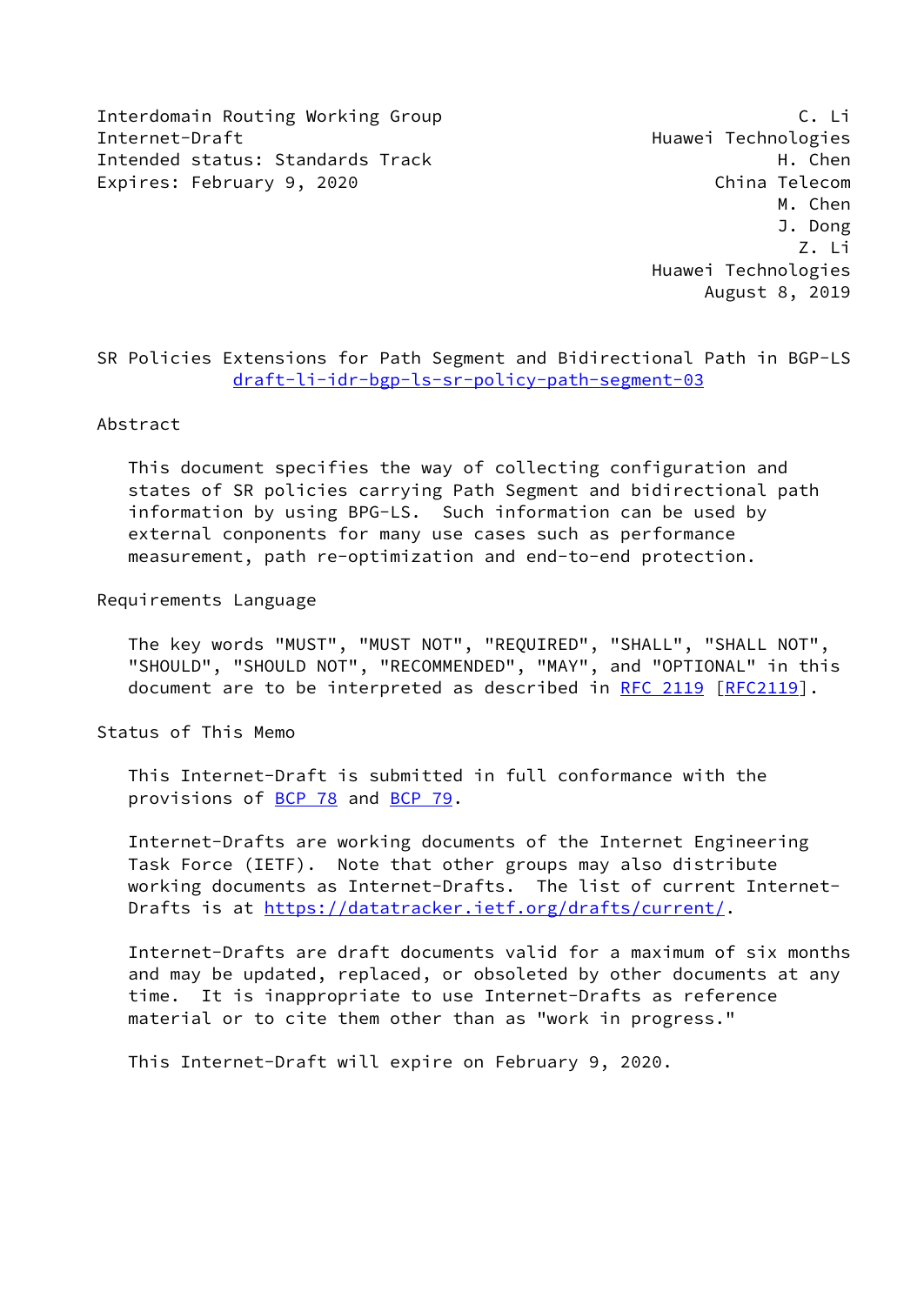<span id="page-1-1"></span>Internet-Draft Path ID and Bi-directional Path in BGP-LS August 2019

### Copyright Notice

 Copyright (c) 2019 IETF Trust and the persons identified as the document authors. All rights reserved.

This document is subject to **[BCP 78](https://datatracker.ietf.org/doc/pdf/bcp78)** and the IETF Trust's Legal Provisions Relating to IETF Documents [\(https://trustee.ietf.org/license-info](https://trustee.ietf.org/license-info)) in effect on the date of publication of this document. Please review these documents carefully, as they describe your rights and restrictions with respect to this document. Code Components extracted from this document must include Simplified BSD License text as described in Section 4.e of the Trust Legal Provisions and are provided without warranty as described in the Simplified BSD License.

## Table of Contents

|                                                | $\overline{\phantom{0}}$ 2 |
|------------------------------------------------|----------------------------|
| 2.                                             | $\overline{3}$             |
| Carrying SR Path Sub-TLVs in BGP-LS<br>3.      | $\overline{3}$             |
| 3.1. SR Path Segment Sub-TLV                   | $\overline{5}$             |
| 3.2. Sub-TLVs for Bidirectional Path           | 6                          |
| $3.2.1$ . SR Bidirectional Path Sub-TLV        | 6                          |
| $3.2.2$ . SR Reverse Path Segment List Sub-TLV | $\overline{1}$             |
| 4.                                             | $\overline{1}$             |
|                                                | $\overline{1}$             |
|                                                | $\overline{1}$             |
| 5.2. BGP-LS SR Segment Descriptors             | 8                          |
|                                                | 8                          |
| 7.                                             | 8                          |
| 8.                                             | 8                          |
| Normative References<br>8.1.                   | 8                          |
| 8.2. Informative References                    |                            |
| Authors' Addresses                             | 10                         |
|                                                |                            |

### <span id="page-1-0"></span>[1](#page-1-0). Introduction

Segment routing (SR) [\[RFC8402](https://datatracker.ietf.org/doc/pdf/rfc8402)] is a source routing paradigm that allows the ingress node steers packets into a specific path according to the Segment Routing Policy [\[I-D.ietf-spring-segment-routing-policy](#page-9-2)].

However, the SR Policies defined in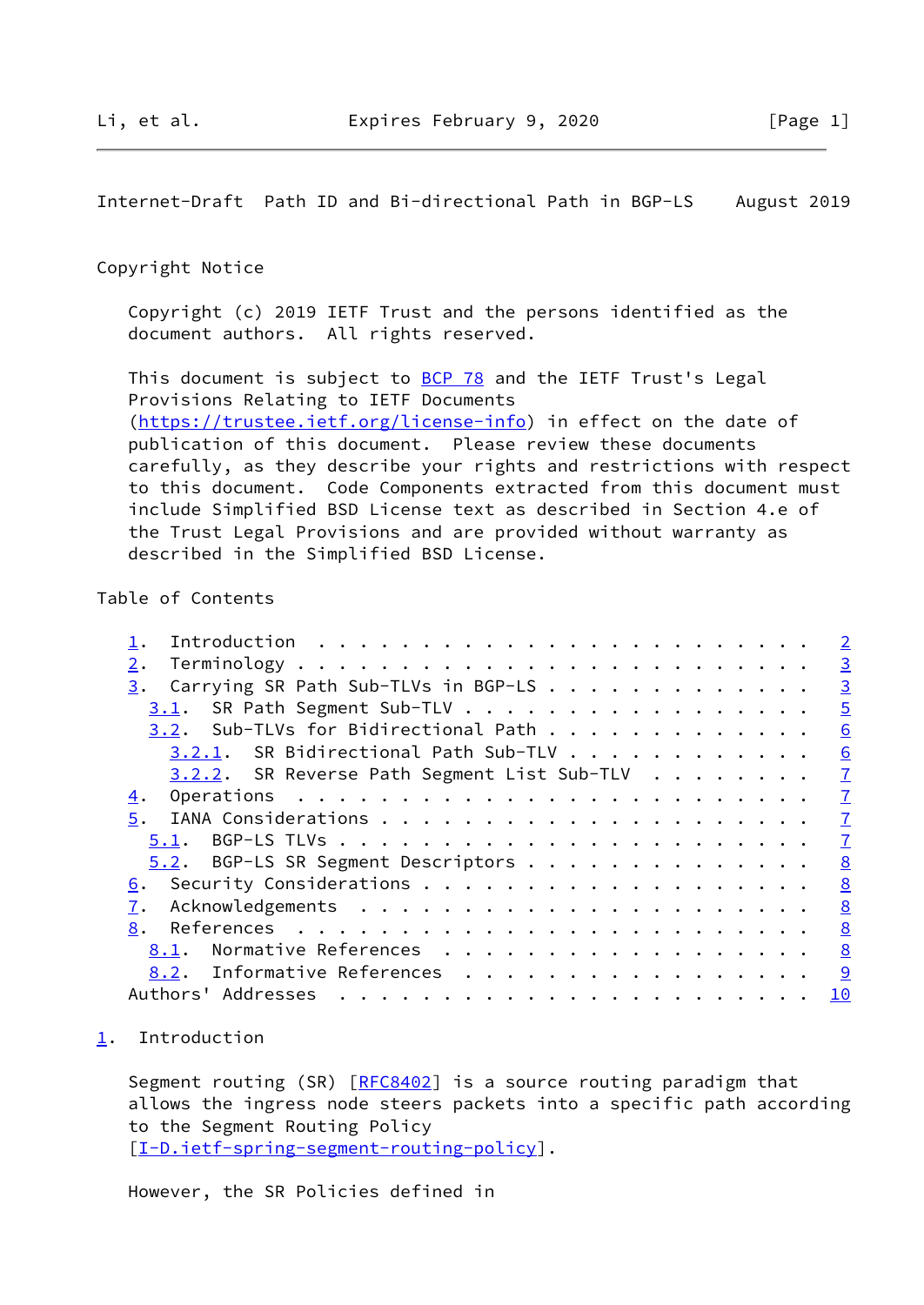[\[I-D.ietf-spring-segment-routing-policy](#page-9-2)] only supports unidirectional SR paths and there is no path ID in a Segment List to identify an SR path. For identifying an SR path and supporting bidirectional path [\[I-D.ietf-spring-mpls-path-segment](#page-9-3)], new policies carrying Path Segment and bidirectional path information are defined in

Li, et al. Expires February 9, 2020 [Page 2]

<span id="page-2-1"></span>Internet-Draft Path ID and Bi-directional Path in BGP-LS August 2019

 [\[I-D.li-idr-sr-policy-path-segment-distribution](#page-3-0)], as well as the extensions to BGP to distribute new SR policies. The Path Segment can be a Path Segment in SR-MPLS [\[I-D.ietf-spring-mpls-path-segment\]](#page-9-3) , or other IDs that can identify a path.

 In many network scenarios, the configuration and state of each TE Policy is required by a controller which allows the network operator to optimize several functions and operations through the use of a controller aware of both topology and state information [\[I-D.ietf-idr-te-lsp-distribution](#page-8-5)].

 To collect the TE Policy information that is locally available in a router, [\[I-D.ietf-idr-te-lsp-distribution](#page-8-5)] describes a new mechanism by using BGP-LS update messages.

Based on the mechanism defined in  $[I-D.iet f-idr-te-lsp-distribution]$ , this document describes a mechanism to distribute configuration and states of the new SR policies defined in [\[I-D.li-idr-sr-policy-path-segment-distribution](#page-3-0)] to external components using BGP-LS.

<span id="page-2-0"></span>[2](#page-2-0). Terminology

This memo makes use of the terms defined in [\[RFC8402](https://datatracker.ietf.org/doc/pdf/rfc8402)] and [\[I-D.ietf-idr-te-lsp-distribution](#page-8-5)].

<span id="page-2-2"></span>[3](#page-2-2). Carrying SR Path Sub-TLVs in BGP-LS

 A mechanism to collect states of SR Policies via BGP-LS is proposed by  $[I-D.iett-idr-te-lsp-distribution]$ . The characteristics of an SR policy can be described by a TE Policy State TLV, which is carried in the optional non-transitive BGP Attribute "LINK\_STATE Attribute" defined in [[RFC7752\]](https://datatracker.ietf.org/doc/pdf/rfc7752). The TE Policy State TLV contains several sub- TLVs such as SR TE Policy sub-TLVs. Rather than replicating SR TE Policy sub-TLVs, [\[I-D.ietf-idr-te-lsp-distribution](#page-8-5)] reuses the equivalent sub-TLVs as defined in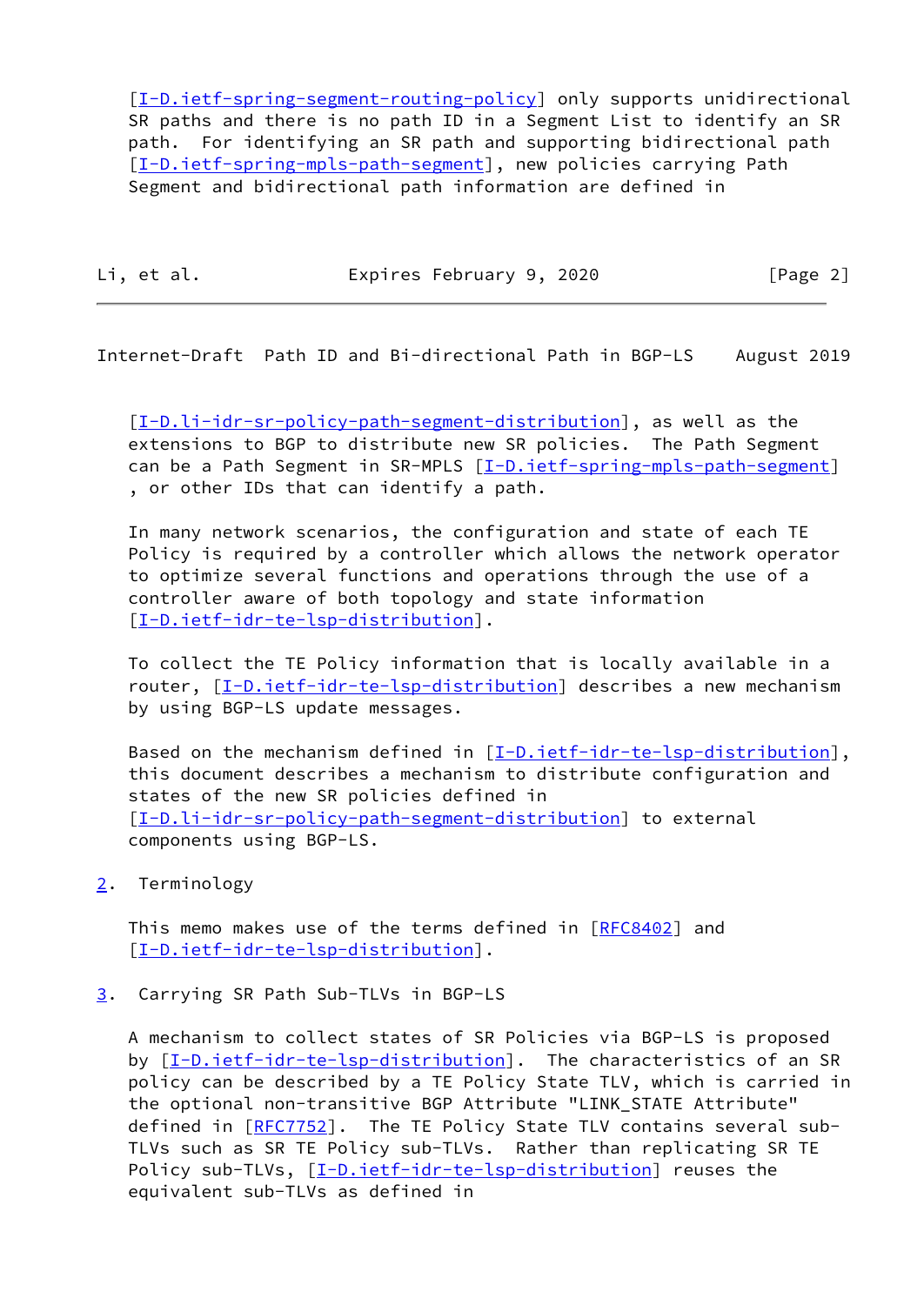[\[I-D.ietf-idr-segment-routing-te-policy](#page-8-6)].

<span id="page-3-0"></span> [I-D.li-idr-sr-policy-path-segment-distribution] defines the BGP extensions for Path Segment. The Path Segment can appear at both segment-list level and candidate path level upon the use case. The encoding is shown below.

Li, et al. **Expires February 9, 2020** [Page 3]

Internet-Draft Path ID and Bi-directional Path in BGP-LS August 2019 SR Policy SAFI NLRI: <Distinguisher, Policy-Color, Endpoint> Attributes: Tunnel Encaps Attribute (23) Tunnel Type: SR Policy Binding SID Preference Priority Policy Name Explicit NULL Label Policy (ENLP) Path Segment Segment List Weight Path Segment Segment Segment ... Segment List Weight Path Segment Segment Segment ... ...

Figure 1. Path Segment in SR policy

Also, [[I-D.li-idr-sr-policy-path-segment-distribution](#page-3-0)] defines SR policy extensions for bidirectional SR path, the encoding is shown below: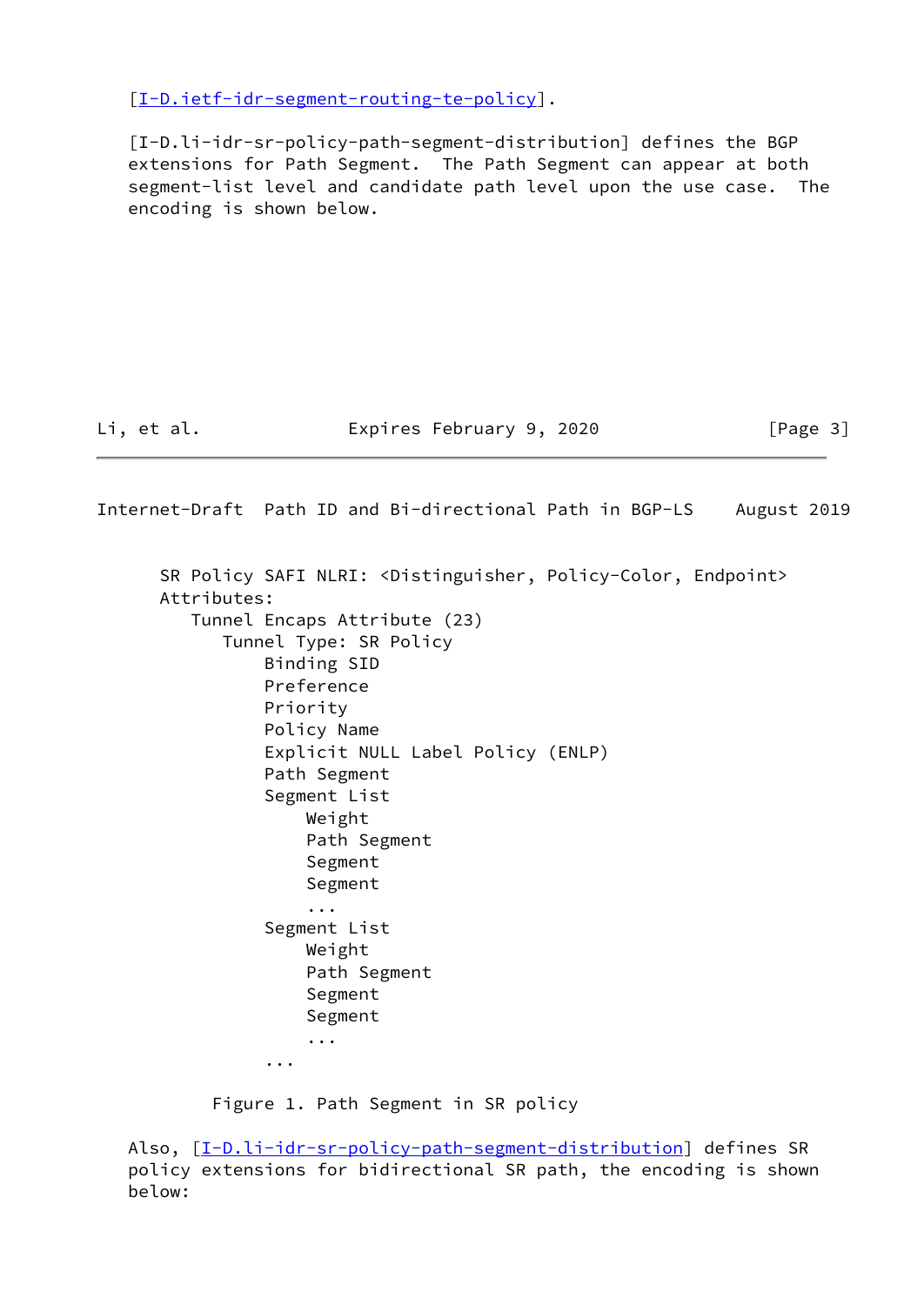Li, et al. Expires February 9, 2020 [Page 4]

<span id="page-4-0"></span>Internet-Draft Path ID and Bi-directional Path in BGP-LS August 2019

 SR Policy SAFI NLRI: <Distinguisher, Policy-Color, Endpoint> Attributes: Tunnel Encaps Attribute (23) Tunnel Type: SR Policy Binding SID Preference Priority Policy Name Explicit NULL Label Policy (ENLP) Bidirectioanl Path Segment List Weight Path Segment Segment Segment ... Reverse Segment List Weight Path Segment Segment Segment ...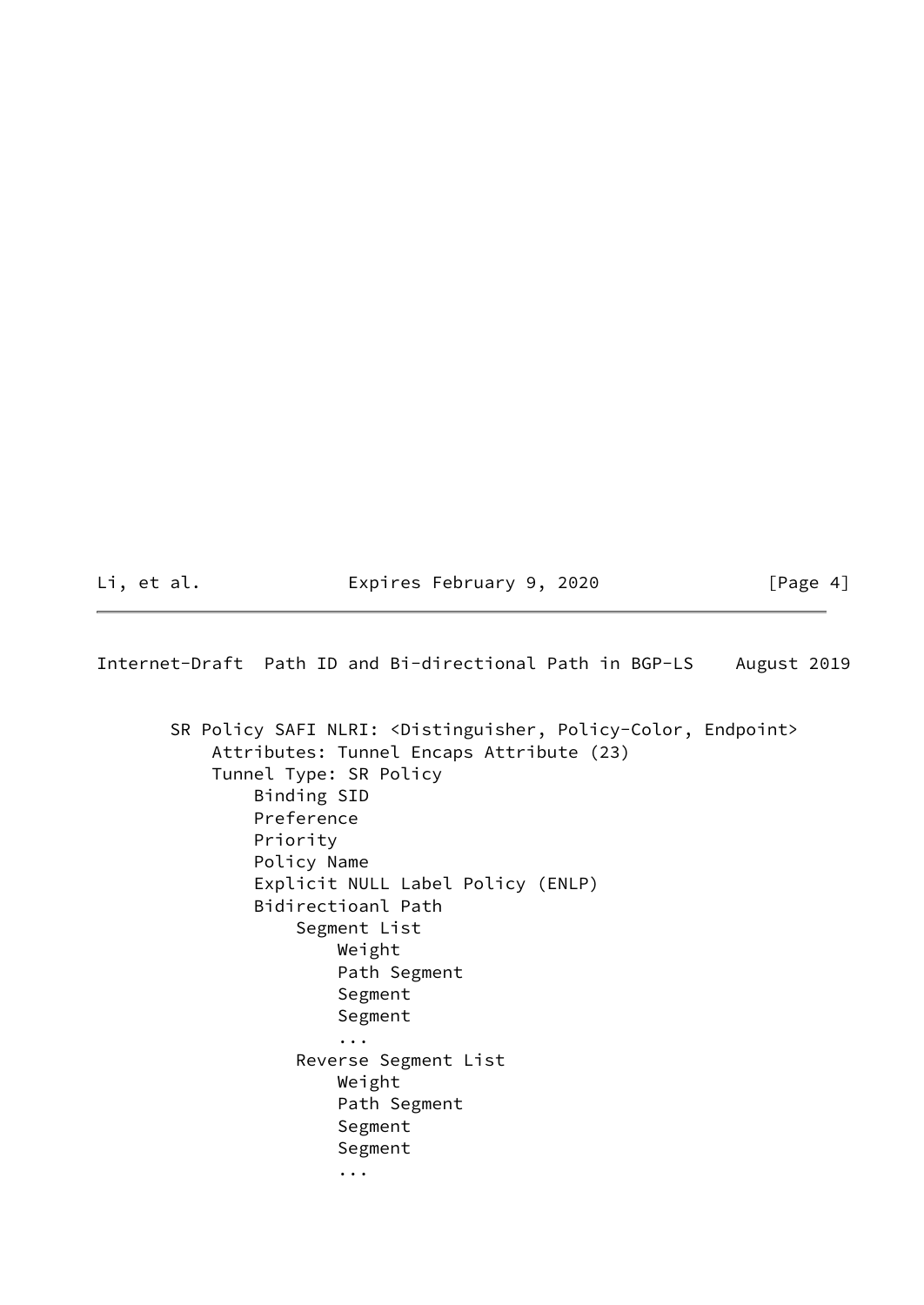Figure 2. SR policy for Bidirectional path

 In order to collect configuration and states of unidirectional and bidirectional SR policies defined in [\[I-D.li-idr-sr-policy-path-segment-distribution](#page-3-0)], new sub-TLVs in SR TE Policy sub-TLVs should be defined. Likewise, rather than replicating SR Policy sub-TLVs, this document can reuse the equivalent sub-TLVs as defined in [\[I-D.li-idr-sr-policy-path-segment-distribution](#page-3-0)].

### <span id="page-5-0"></span>[3.1](#page-5-0). SR Path Segment Sub-TLV

 This section reuses the SR Path Segment sub-TLV defined in [\[I-D.li-idr-sr-policy-path-segment-distribution](#page-3-0)] to describe a Path Segment , and it can be included in the Segment List sub-TLV as defined in [[I-D.ietf-idr-te-lsp-distribution\]](#page-8-5) . An SR Path Segment sub-TLV can be associated with an SR path specified by a Segment List sub-TLV, and it MUST appear only once within a Segment List sub-TLV. Also, it can be used for identifying an SR candidate path or an SR Policy defined in [[I-D.ietf-spring-segment-routing-policy](#page-9-2)].

The format of Path Segment TLV is included below for reference.

Li, et al. **Expires February 9, 2020** [Page 5]

<span id="page-5-2"></span>Internet-Draft Path ID and Bi-directional Path in BGP-LS August 2019

0 1 2 3 0 1 2 3 4 5 6 7 8 9 0 1 2 3 4 5 6 7 8 9 0 1 2 3 4 5 6 7 8 9 0 1 +-+-+-+-+-+-+-+-+-+-+-+-+-+-+-+-+-+-+-+-+-+-+-+-+-+-+-+-+-+-+-+-+ | Type | Length | Flag | ST | +-+-+-+-+-+-+-+-+-+-+-+-+-+-+-+-+-+-+-+-+-+-+-+-+-+-+-+-+-+-+-+-+ Path Segment (Variable) +-+-+-+-+-+-+-+-+-+-+-+-+-+-+-+-+-+-+-+-+-+-+-+-+-+-+-+-+-+-+-+-+ Figure 2. Path Segment sub-TLV

 All fields, including type and length, are defined in [\[I-D.li-idr-sr-policy-path-segment-distribution](#page-3-0)].

<span id="page-5-1"></span>[3.2](#page-5-1). Sub-TLVs for Bidirectional Path

In some scenarios like mobile backhaul transport network, there are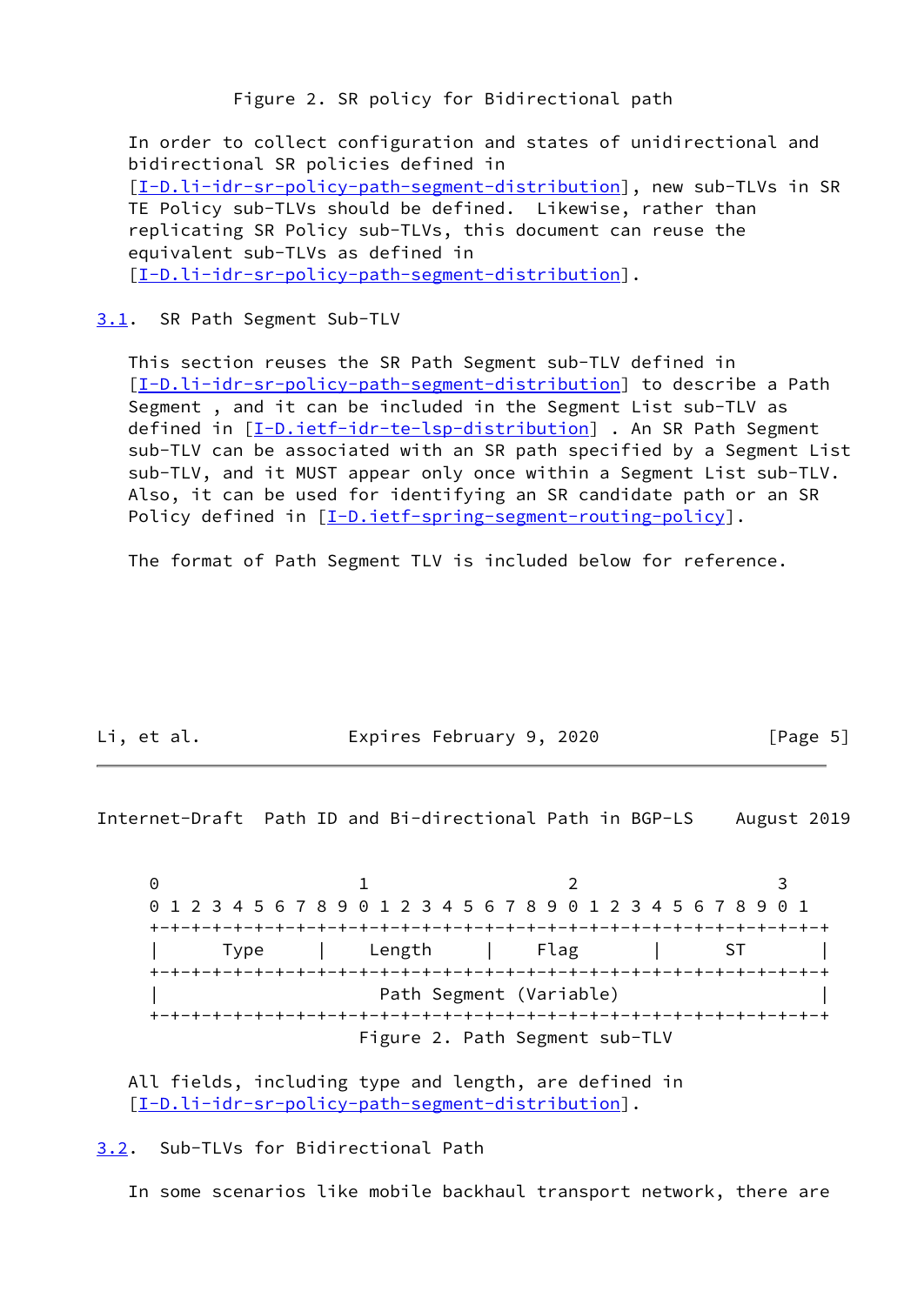requirements to support bidirectional path. In SR, a bidirectional path can be represented as a binding of two unidirectional SR paths [\[I-D.ietf-spring-mpls-path-segment](#page-9-3)]. [\[I-D.li-idr-sr-policy-path-segment-distribution](#page-3-0)] defines new sub-TLVs to describe an SR bidirectional path. An SR policy carrying SR bidirectional path information is expressed in Figure 1.

# <span id="page-6-0"></span>[3.2.1](#page-6-0). SR Bidirectional Path Sub-TLV

 This section reuses the SR bidirectional path sub-TLV defined in [\[I-D.li-idr-sr-policy-path-segment-distribution](#page-3-0)] to specify a bidirectional path, which contains a Segment List sub-TLV [\[I-D.ietf-idr-segment-routing-te-policy](#page-8-6)] and an associated Reverse Path Segment List as defined in [\[I-D.li-idr-sr-policy-path-segment-distribution](#page-3-0)]. The SR bidirectional path sub-TLV has the following format:

0 1 2 3 0 1 2 3 4 5 6 7 8 9 0 1 2 3 4 5 6 7 8 9 0 1 2 3 4 5 6 7 8 9 0 1 +-+-+-+-+-+-+-+-+-+-+-+-+-+-+-+-+-+-+-+-+-+-+-+-+-+-+-+-+-+-+-+-+ | Type | Length | RESERVED | +-+-+-+-+-+-+-+-+-+-+-+-+-+-+-+-+-+-+-+-+-+-+-+-+-+-+-+-+-+-+-+-+ Sub-TLVs (Variable) +-+-+-+-+-+-+-+-+-+-+-+-+-+-+-+-+-+-+-+-+-+-+-+-+-+-+-+-+-+-+-+-+ Figure 3. SR Bidirectional path sub-TLV

 All fields, including type and length, are defined in [\[I-D.li-idr-sr-policy-path-segment-distribution](#page-3-0)].

Li, et al. Expires February 9, 2020 [Page 6]

<span id="page-6-2"></span>Internet-Draft Path ID and Bi-directional Path in BGP-LS August 2019

<span id="page-6-1"></span>[3.2.2](#page-6-1). SR Reverse Path Segment List Sub-TLV

 This section reuses the SR Reverse Path Segment List sub-TLV defined in [[I-D.li-idr-sr-policy-path-segment-distribution](#page-3-0)] to specify an reverse SR path associated with the path specified by the Segment List in the same SR Bidirectional Path Sub-TLV, and it has the following format: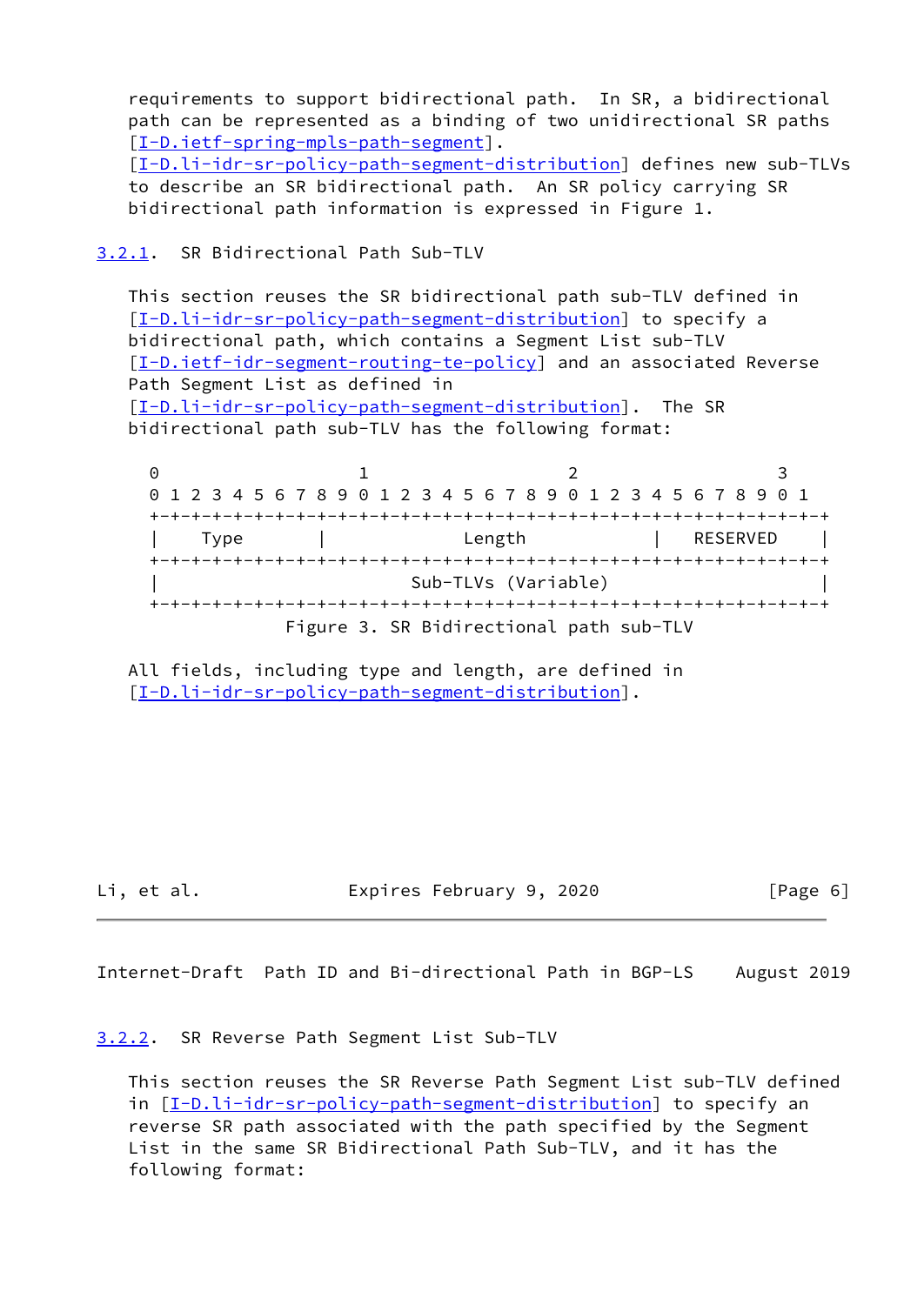|  |                                                                       |  |  | 0 1 2 3 4 5 6 7 8 9 0 1 2 3 4 5 6 7 8 9 0 1 2 3 4 5 6 7 8 9 0 1 |          |  |
|--|-----------------------------------------------------------------------|--|--|-----------------------------------------------------------------|----------|--|
|  |                                                                       |  |  |                                                                 |          |  |
|  | Type                                                                  |  |  | Length                                                          | RESERVED |  |
|  | Sub-TLVs (Variable)<br>Figure 4. SR Reverse Path Segment List Sub-TLV |  |  |                                                                 |          |  |
|  |                                                                       |  |  |                                                                 |          |  |

 All fields, including type and length, are defined in [\[I-D.li-idr-sr-policy-path-segment-distribution](#page-3-0)].

## <span id="page-7-0"></span>[4](#page-7-0). Operations

 No new operation procedures are defined in this document, the operations procedures of [\[RFC7752](https://datatracker.ietf.org/doc/pdf/rfc7752)] can apply to this document.

 Typically but not limited to, the uni/bidirectional SR policies carrying path identification information can be distributed by the ingress node.

 Generally, BGP-LS is used for collecting link states and synchronizing with the external component. The consumer of the uni/ bidirectional SR policies carrying path identification information is not BGP LS process by itself, and it can be any applications such as performance measurement [\[I-D.gandhi-spring-udp-pm](#page-9-4)] and path re coputation or re-optimization, etc. The operation of sending information to other precesses is out of scope of this document.

## <span id="page-7-1"></span>[5](#page-7-1). IANA Considerations

### <span id="page-7-2"></span>[5.1](#page-7-2). BGP-LS TLVs

 IANA maintains a registry called "Border Gateway Protocol - Link State (BGP-LS) Parameters" with a sub-registry called "Node Anchor, Link Descriptor and Link Attribute TLVs". The following TLV codepoints are suggested (for early allocation by IANA):

Li, et al. **Expires February 9, 2020** [Page 7]

<span id="page-7-3"></span>Internet-Draft Path ID and Bi-directional Path in BGP-LS August 2019

Codepoint Description **Contact Contact Contact Description**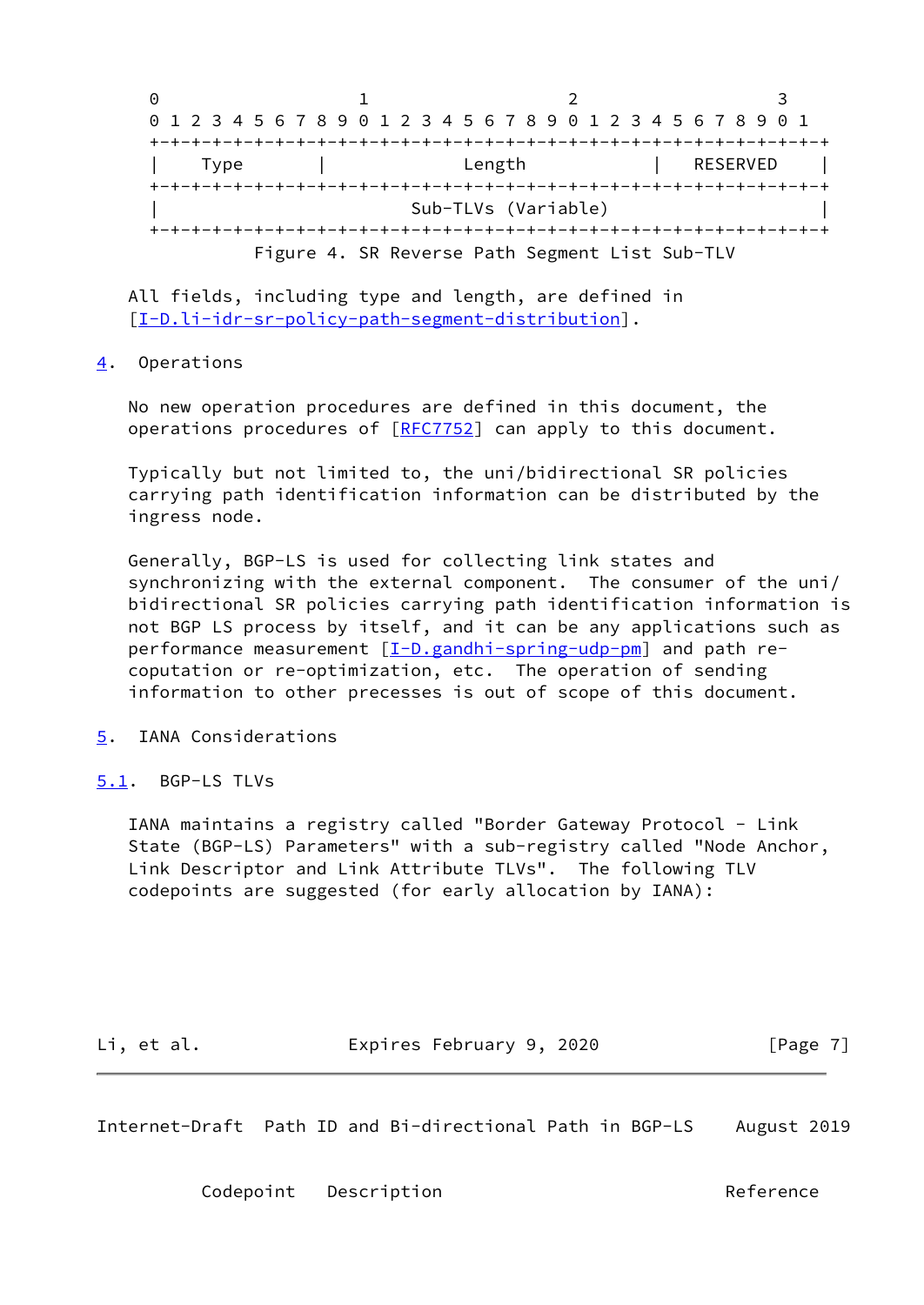| 1212 | Path Segment sub-TLV          | This document |
|------|-------------------------------|---------------|
| 1213 | SR Bidirectional Path sub-TLV | This document |
| 1214 | Reverse Segment List sub-TLV  | This document |

# <span id="page-8-0"></span>[5.2](#page-8-0). BGP-LS SR Segment Descriptors

 This document defines new sub-TLVs in the registry "SR Segment Descriptor Types" [[I-D.ietf-idr-te-lsp-distribution\]](#page-8-5) to be assigned by IANA:

|    | Codepoint Description | Reference     |  |
|----|-----------------------|---------------|--|
| 14 | Path Segment sub-TLV  | This document |  |

<span id="page-8-1"></span>[6](#page-8-1). Security Considerations

TBA

<span id="page-8-2"></span>[7](#page-8-2). Acknowledgements

 Many thanks to Shraddha Hedge for her detailed review and professional comments.

- <span id="page-8-3"></span>[8](#page-8-3). References
- <span id="page-8-4"></span>[8.1](#page-8-4). Normative References

<span id="page-8-6"></span>[I-D.ietf-idr-segment-routing-te-policy]

 Previdi, S., Filsfils, C., Mattes, P., Rosen, E., Jain, D., and S. Lin, "Advertising Segment Routing Policies in BGP", [draft-ietf-idr-segment-routing-te-policy-07](https://datatracker.ietf.org/doc/pdf/draft-ietf-idr-segment-routing-te-policy-07) (work in progress), July 2019.

<span id="page-8-5"></span>[I-D.ietf-idr-te-lsp-distribution]

 Previdi, S., Talaulikar, K., Dong, J., Chen, M., Gredler, H., and J. Tantsura, "Distribution of Traffic Engineering (TE) Policies and State using BGP-LS", [draft-ietf-idr-te](https://datatracker.ietf.org/doc/pdf/draft-ietf-idr-te-lsp-distribution-11) [lsp-distribution-11](https://datatracker.ietf.org/doc/pdf/draft-ietf-idr-te-lsp-distribution-11) (work in progress), May 2019.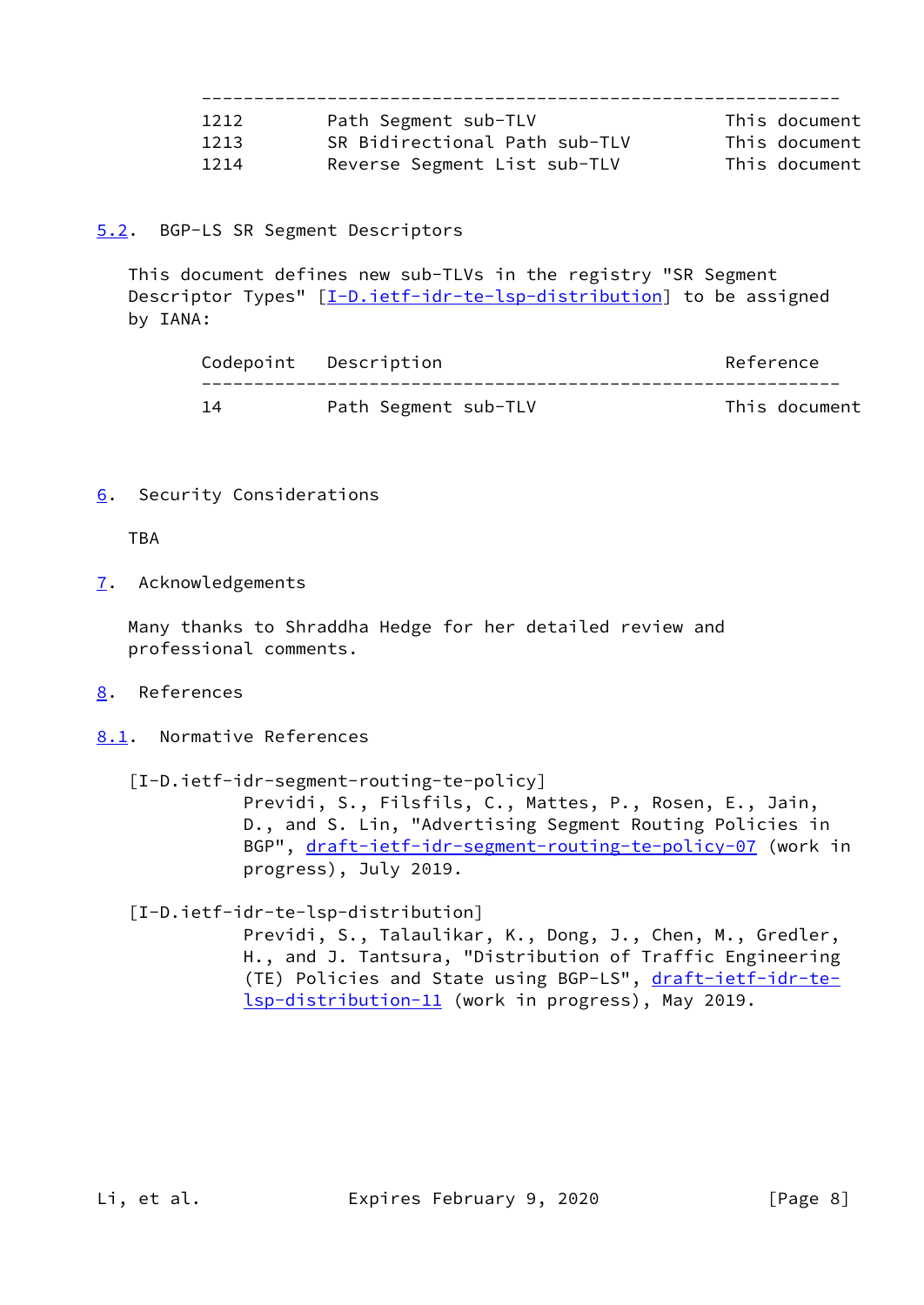<span id="page-9-1"></span>Internet-Draft Path ID and Bi-directional Path in BGP-LS August 2019

<span id="page-9-3"></span> [I-D.ietf-spring-mpls-path-segment] Cheng, W., Li, H., Chen, M., Gandhi, R., and R. Zigler, "Path Segment in MPLS Based Segment Routing Network", [draft-ietf-spring-mpls-path-segment-00](https://datatracker.ietf.org/doc/pdf/draft-ietf-spring-mpls-path-segment-00) (work in progress), March 2019.

- <span id="page-9-2"></span> [I-D.ietf-spring-segment-routing-policy] Filsfils, C., Sivabalan, S., daniel.voyer@bell.ca, d., bogdanov@google.com, b., and P. Mattes, "Segment Routing Policy Architecture", [draft-ietf-spring-segment-routing](https://datatracker.ietf.org/doc/pdf/draft-ietf-spring-segment-routing-policy-03) [policy-03](https://datatracker.ietf.org/doc/pdf/draft-ietf-spring-segment-routing-policy-03) (work in progress), May 2019.
- [I-D.li-idr-sr-policy-path-segment-distribution] Li, C., Chen, M., Dong, J., and Z. Li, "Segment Routing Policies for Path Segment and Bidirectional Path", [draft](https://datatracker.ietf.org/doc/pdf/draft-li-idr-sr-policy-path-segment-distribution-01) [li-idr-sr-policy-path-segment-distribution-01](https://datatracker.ietf.org/doc/pdf/draft-li-idr-sr-policy-path-segment-distribution-01) (work in progress), October 2018.
- [RFC2119] Bradner, S., "Key words for use in RFCs to Indicate Requirement Levels", [BCP 14](https://datatracker.ietf.org/doc/pdf/bcp14), [RFC 2119](https://datatracker.ietf.org/doc/pdf/rfc2119), DOI 10.17487/RFC2119, March 1997, <[https://www.rfc-editor.org/info/rfc2119>](https://www.rfc-editor.org/info/rfc2119).
- [RFC7752] Gredler, H., Ed., Medved, J., Previdi, S., Farrel, A., and S. Ray, "North-Bound Distribution of Link-State and Traffic Engineering (TE) Information Using BGP", [RFC 7752,](https://datatracker.ietf.org/doc/pdf/rfc7752) DOI 10.17487/RFC7752, March 2016, <[https://www.rfc-editor.org/info/rfc7752>](https://www.rfc-editor.org/info/rfc7752).
- [RFC8402] Filsfils, C., Ed., Previdi, S., Ed., Ginsberg, L., Decraene, B., Litkowski, S., and R. Shakir, "Segment Routing Architecture", [RFC 8402](https://datatracker.ietf.org/doc/pdf/rfc8402), DOI 10.17487/RFC8402, July 2018, <<https://www.rfc-editor.org/info/rfc8402>>.
- <span id="page-9-0"></span>[8.2](#page-9-0). Informative References

<span id="page-9-4"></span>[I-D.gandhi-spring-udp-pm]

 Gandhi, R., Filsfils, C., daniel.voyer@bell.ca, d., Salsano, S., Ventre, P., and M. Chen, "UDP Path for In band Performance Measurement for Segment Routing Networks", [draft-gandhi-spring-udp-pm-02](https://datatracker.ietf.org/doc/pdf/draft-gandhi-spring-udp-pm-02) (work in progress), September 2018.

[I-D.ietf-mpls-bfd-directed]

 Mirsky, G., Tantsura, J., Varlashkin, I., and M. Chen, "Bidirectional Forwarding Detection (BFD) Directed Return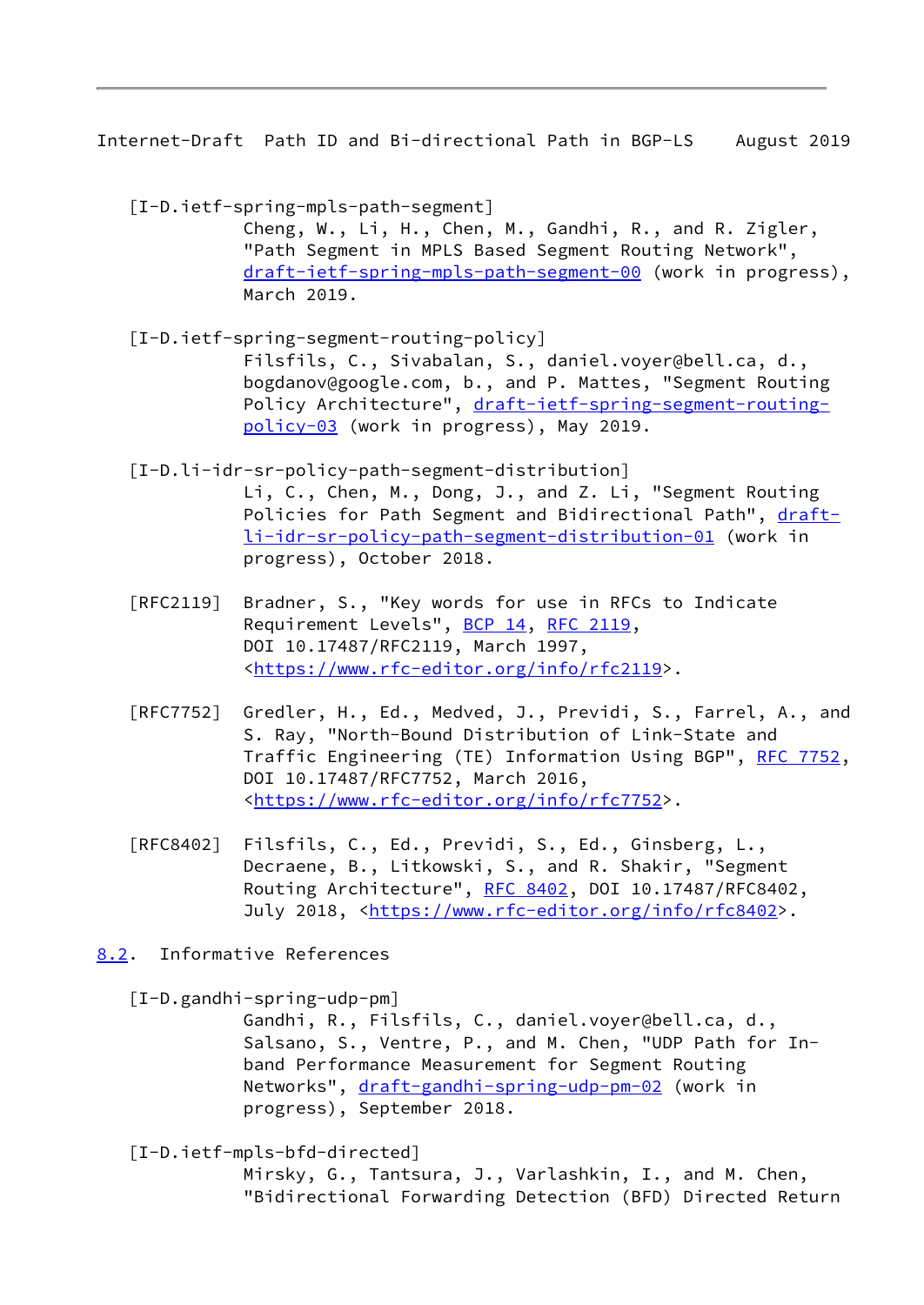Path", [draft-ietf-mpls-bfd-directed-11](https://datatracker.ietf.org/doc/pdf/draft-ietf-mpls-bfd-directed-11) (work in progress), April 2019.

| Li, et al. |  | Expires February 9, 2020 |  |  | [Page 9] |
|------------|--|--------------------------|--|--|----------|
|------------|--|--------------------------|--|--|----------|

<span id="page-10-0"></span>Internet-Draft Path ID and Bi-directional Path in BGP-LS August 2019

Authors' Addresses

 Cheng Li Huawei Technologies Huawei Campus, No. 156 Beiqing Rd. Beijing 100095 China

Email: chengli13@huawei.com

 Huanan Chen China Telecom 109 West Zhongshan Ave Guangzhou China

Email: chenhn8.gd@chinatelecom.cn

 Mach(Guoyi) Chen Huawei Technologies Huawei Campus, No. 156 Beiqing Rd. Beijing 100095 China

Email: Mach.chen@huawei.com

 Jie Dong Huawei Technologies Huawei Campus, No. 156 Beiqing Rd. Beijing 100095 China

Email: jie.dong@huawei.com

Zhenbin Li